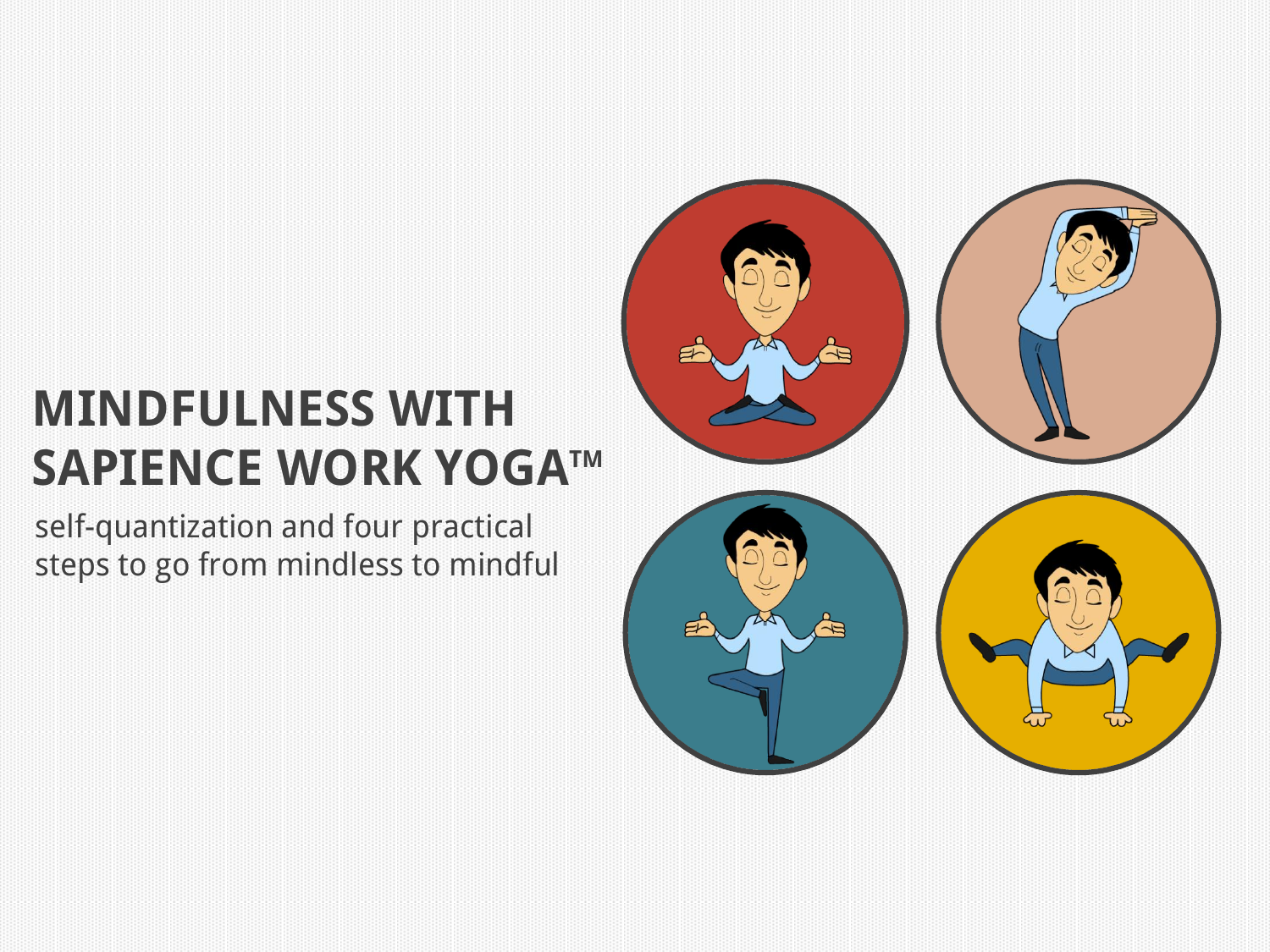### **In this white paper,** you will:

- Identify work habits that cause stress and impact our productivity
- Understand the concept of Sapience Work Yoga™ and its four poses
- Find out about achieving work-life harmony through self-transformation

*"Don't do any task in order to get it over with. Resolve to do each job in a relaxed way, with all your attention. Enjoy and be one with your work."*

**Thích Nhất Hạnh, Zen Buddhist Monk**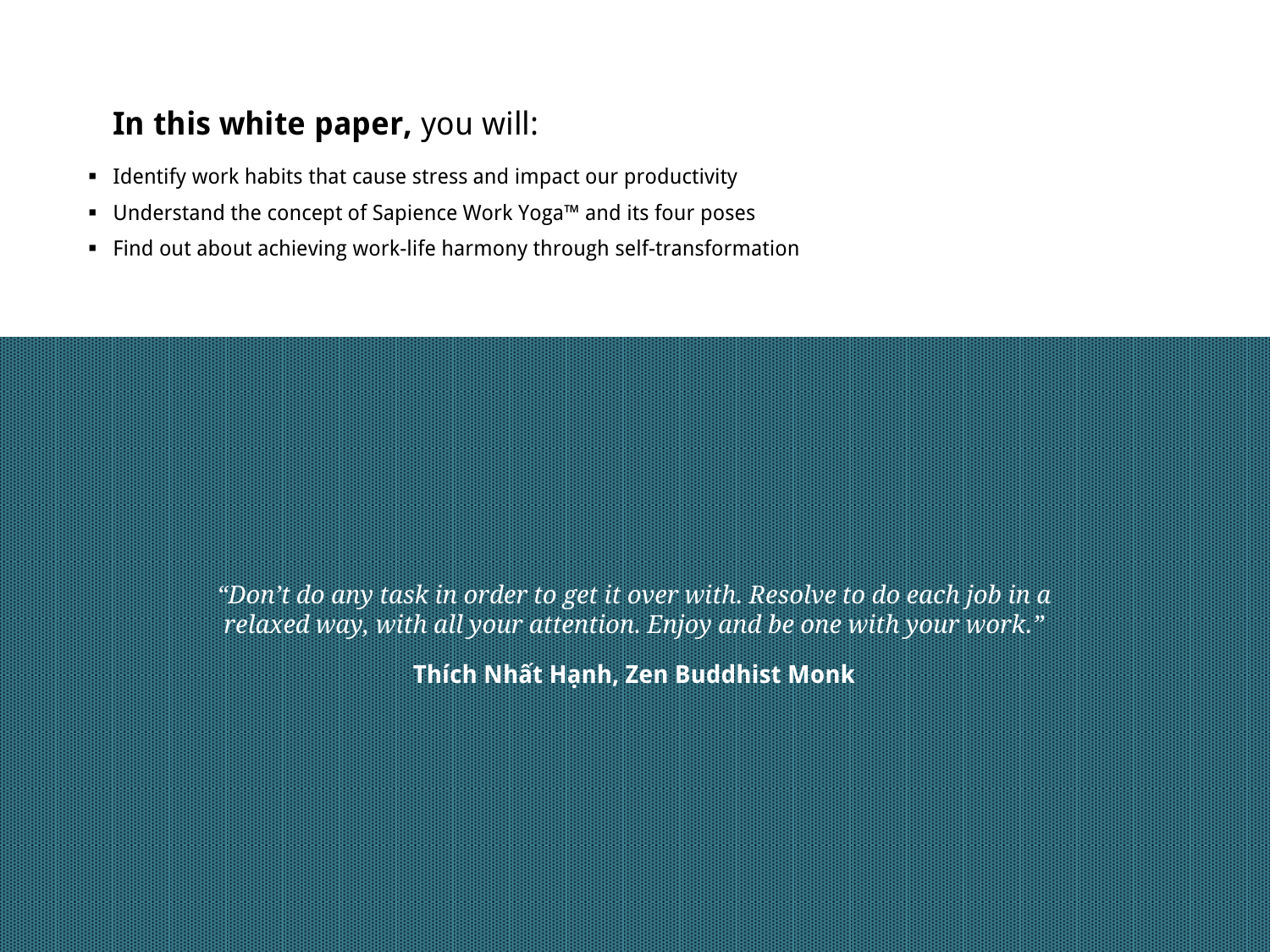## **Introduction**

Do you ever feel that you're working longer and harder than ever before but that no matter how many hours you put in, the work just doesn't get over?

If yes, you're not alone. Employees across enterprises around the world are reporting higher levels of work-related stress. In fact, a [2013](http://www.apaexcellence.org/assets/general/2013-work-and-wellbeing-survey-results.pdf) [survey](http://www.apaexcellence.org/assets/general/2013-work-and-wellbeing-survey-results.pdf) [by](http://www.apaexcellence.org/assets/general/2013-work-and-wellbeing-survey-results.pdf) [American](http://www.apaexcellence.org/assets/general/2013-work-and-wellbeing-survey-results.pdf) [Psychological](http://www.apaexcellence.org/assets/general/2013-work-and-wellbeing-survey-results.pdf) [Association](http://www.apaexcellence.org/assets/general/2013-work-and-wellbeing-survey-results.pdf) [\(APA\)](http://www.apaexcellence.org/assets/general/2013-work-and-wellbeing-survey-results.pdf)<sup>1</sup> finds that more than 33% of employees suffer from chronic stress, and only about half (51%) feel valued at work. At the same time, in today's challenging and global economy, organizations view increasing productivity as amongst the key means to achieve a sustainable competitive advantage. This is a double whammy, because not only do enterprises have more stressed-out and unhappy employees than before, but they are expected to perform even better.

Employees today are being increasingly bombarded with distractions from every direction.

Our work and personal lives are increasingly intertwined and the lines between the two are fading. It's not unusual that at work, we make personal calls on our mobiles, and browse the internet for social media, news, and financial and other transactions, and check emails on the smart phone while having dinner. In an increasingly globalized environment, we are engaged virtually 24x7, and yet it is becoming impossible to really know how much work we put in. This creates stress since we seem to have lost control over our time.

Time lost is gone forever, and we all realize that we must make the most of what we have. No wonder there are over 100,000 books on Time Management available on Amazon. With companies' intent on productivity improvements, we are exhorted to work smart, and not just hard. Yet nobody really tells you how to improve.

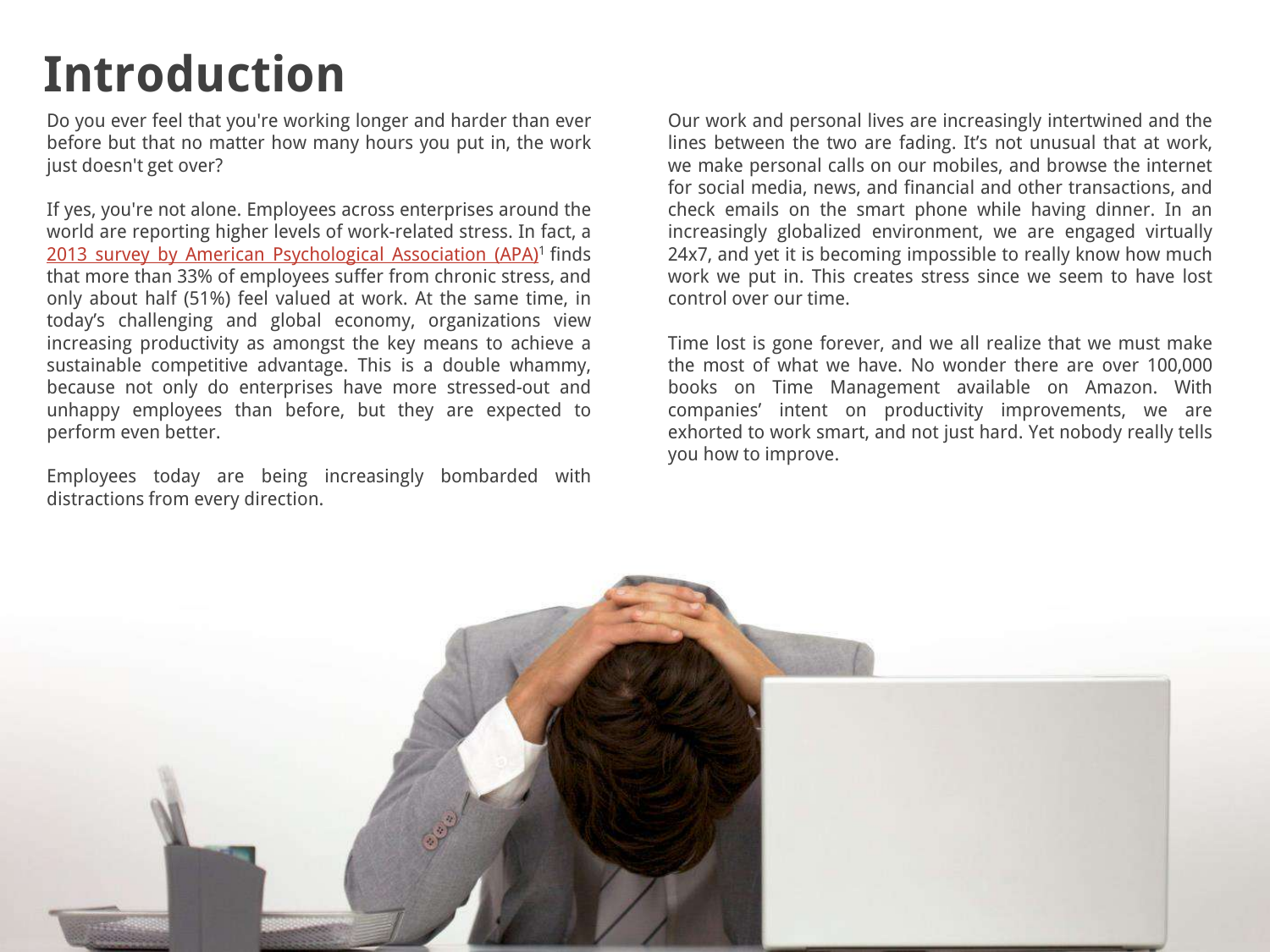# **Why Are We So Stressed?**

Stress usually comes from not being able to complete assigned tasks on time. Productivity is impacted by poor work habits and here are the key reasons



From unscheduled meetings, incessant mails to our virtual social life, there are no dearth of distractions



#### **2 The fallacy of Multitasking**

The ugly truth of the much lauded skill



- Multi-tasking can cause a **40% drop in productivity,**
- **Waste as much as 2.1 hours** in a typical day,
- **EDEA IS NOT THE UP TO BUY 10 points**<sup>3!</sup>
- **[Only about 2%](http://www.psychologytoday.com/blog/brain-trust/201202/is-your-brain-multitasking)**<sup>4</sup> can multi-task effectively, and for the remaining 98% it can do more harm than good.
- People **spend only 3 minutes on average on a single event**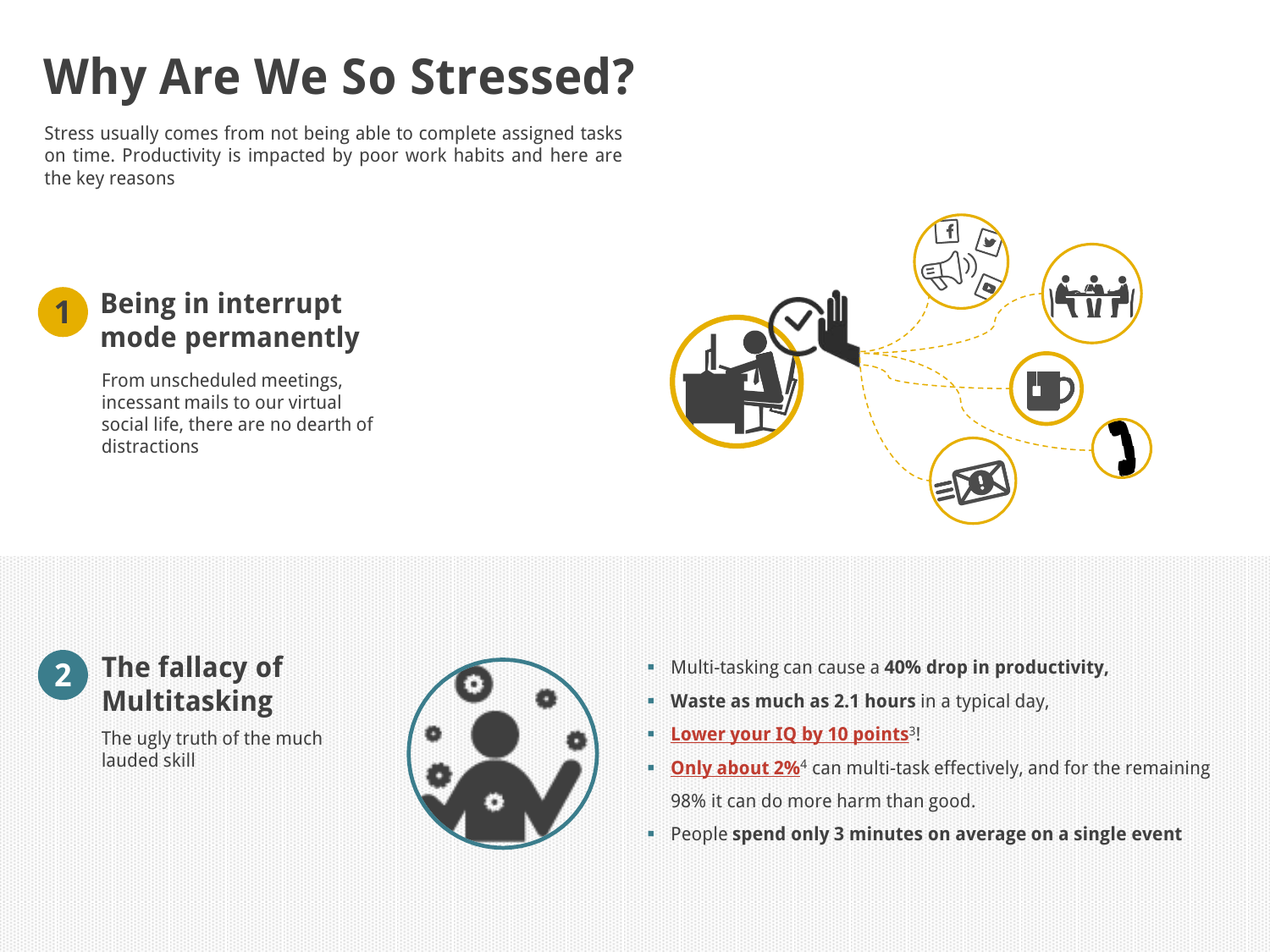# **Why Are We So Stressed?**

Stress usually comes from not being able to complete assigned tasks on time. Productivity is impacted by poor work habits and here are the key reasons



Stress usually comes from not being able to complete assigned tasks on time, feeling that we are juggling too many things, and not knowing how things are going to improve. Most of us have either read or know intuitively, that productivity is being impacted by poor work habits. Despite long hours at work, we end up with a feeling of not having accomplished what we set out to do. This creates frustration and begins to take a toll on our well-being.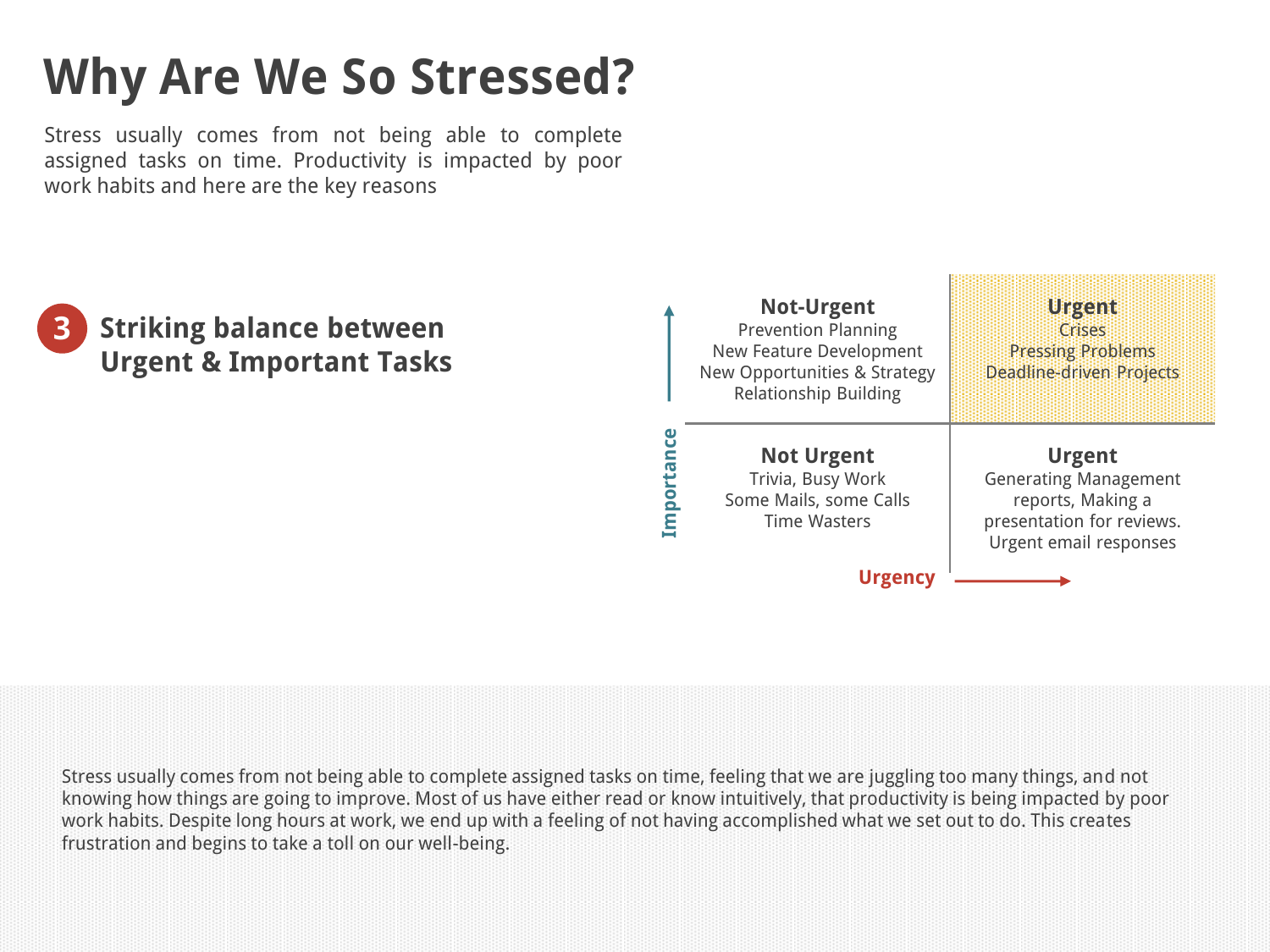Work Yoga is an idea, pioneered by Sapience, which recommends implementing a few small, simple but sustained changes in our individual work habits. In much the same way that small lifestyle changes can improve our sense of well-being, Work Yoga can lead us to being both more productive and calm in office.

The changes recommended by Work Yoga are based on three principles:

#### **Mindful Work**

**If we're aware of what we're doing, that helps us focus on doing the right things at the right time** and enables us to avoid distractions, thus leading to better productivity and lesser workplace stress.

#### **Smart Tasking**

By **clubbing specific kinds of tasks together and setting aside appropriate times for doing them**, we can avoid having to switch contexts often and thereby increase our focus and improve efficiency.

#### **Conscious Improvements**

The path to improvement is based on **acceptance, awareness of the issues, and initiating change one step at a time**.

Through their observations of nature, ancient yoga practitioners discovered a vast repertoire of energetic expressions that not only have a strong physical effect on the body but also a concomitant psychological effect. Each movement demands that we hone some aspect of our consciousness and use ourselves in a new way. Yoga defines asanas (or "poses") in which the individual gets into a posture to do certain things by focusing on it.



### Sapience Work Yoga™ **4 simple "poses"** to combat productivity loss and stress, and make you feel on

top of your work day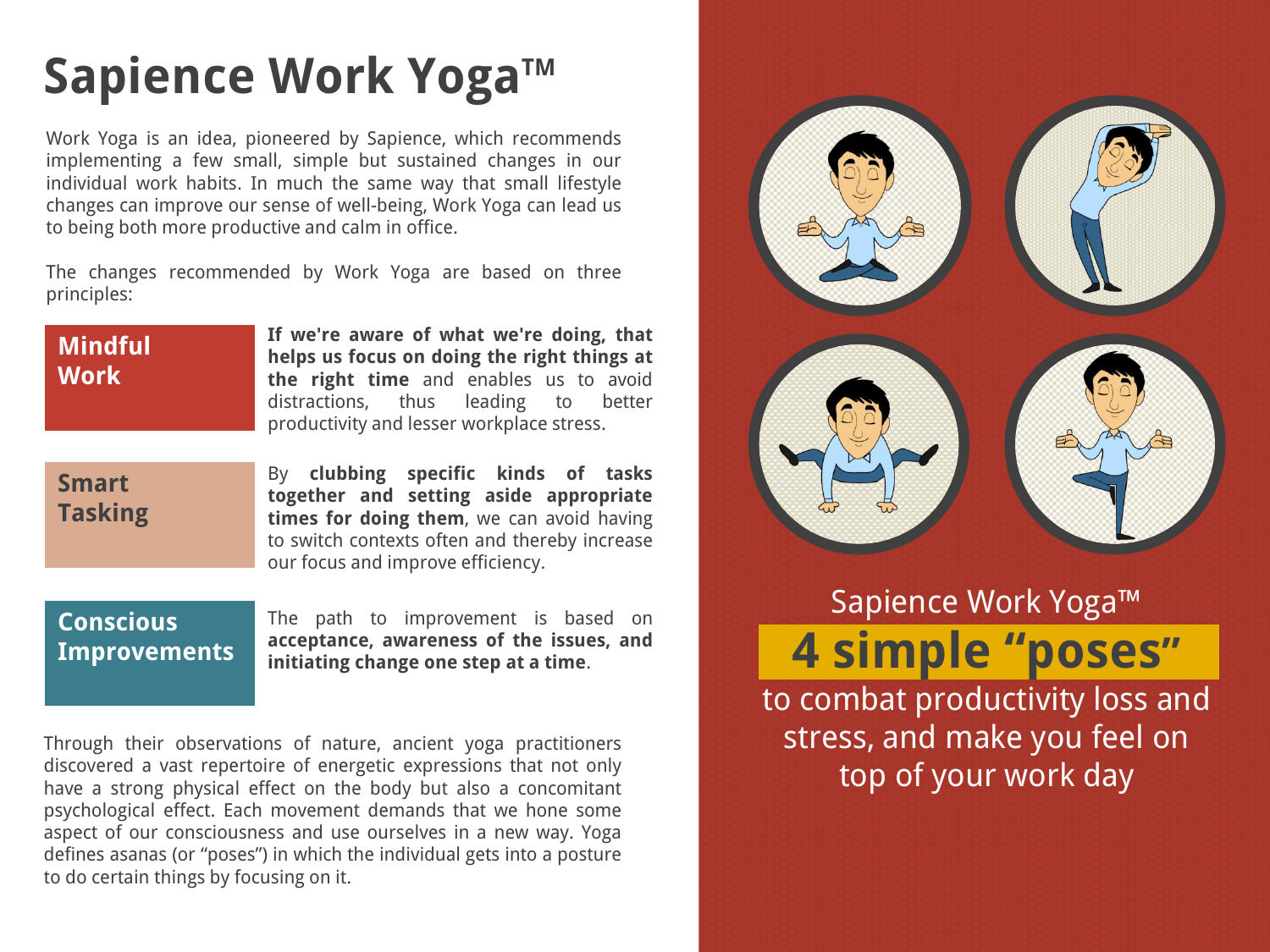## **Pose 1 Divide & Conquer**

Instead of thinking of your work day as an 8 hour stretch in which you need to accomplish a bunch of things, consider it as 5 chunks of 90 minutes each. Plan your day by reserving at least 2 chunks for your Important (not Urgent) tasks against them. Select those times when you're naturally at your most productive (Golden Hours). Make these chunks your Silent Time - turn off your email and chat notifications, switch off the phone ringer, avoid personal work, and just get that important task done.

If you are a relatively junior employee, then it should be possible to reserve 3 chunks for the Important work. At more senior levels, with so many meetings, perhaps only one such slot may be practical on most days.

As a manager, get everyone to agree on Golden Hours for the entire team. No meetings will be scheduled in these slots. Everyone is in silent mode, thereby reducing the probability of team members distracting one another.

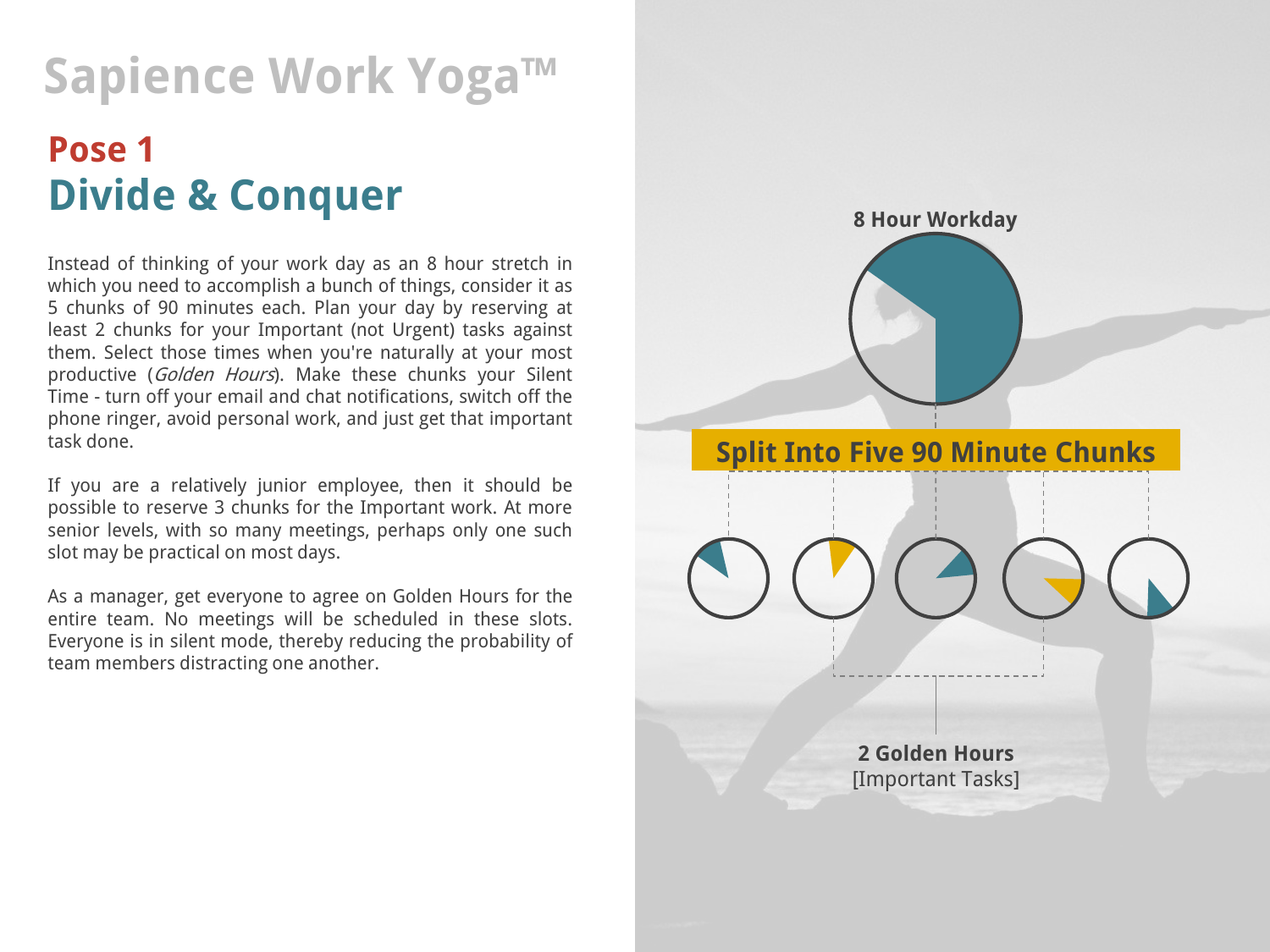## **Pose 2 In The Zone**

During your 90 minute chunks reserved for important work, train yourself to get into the zone. Switch off all distractions as discussed. Don't take breaks for coffee or anything else. Avoid any personal browsing. Make sure that no meetings are scheduled. Maybe even put up a 'Do Not Disturb' sign on your desk.

Pour yourself some coffee, and get into the zone! Start work on that important task. Stay in the zone until either it is done, or the slot is over. And if you're really focusing, chances are that you won't even realize when the slot is done.

It is hard to focus for a long time - we have probably lost that ability with today's numerous distractions. Therefore the idea is to slowly build that capability to a level that works best for you. The [Pomodoro](http://pomodorotechnique.com/) [technique](http://pomodorotechnique.com/)<sup>5</sup> recommends a 25 minute stretch of focused effort, then a 3-5 minute break. Repeat this couple of times. Increase to two sets of 40+5 minutes and eventually an extended 60+ minutes of 'in the zone' time.

After an intense golden hour, wind down by summing up and ending the task at a logical point, from where you can pick up in the next chunk.

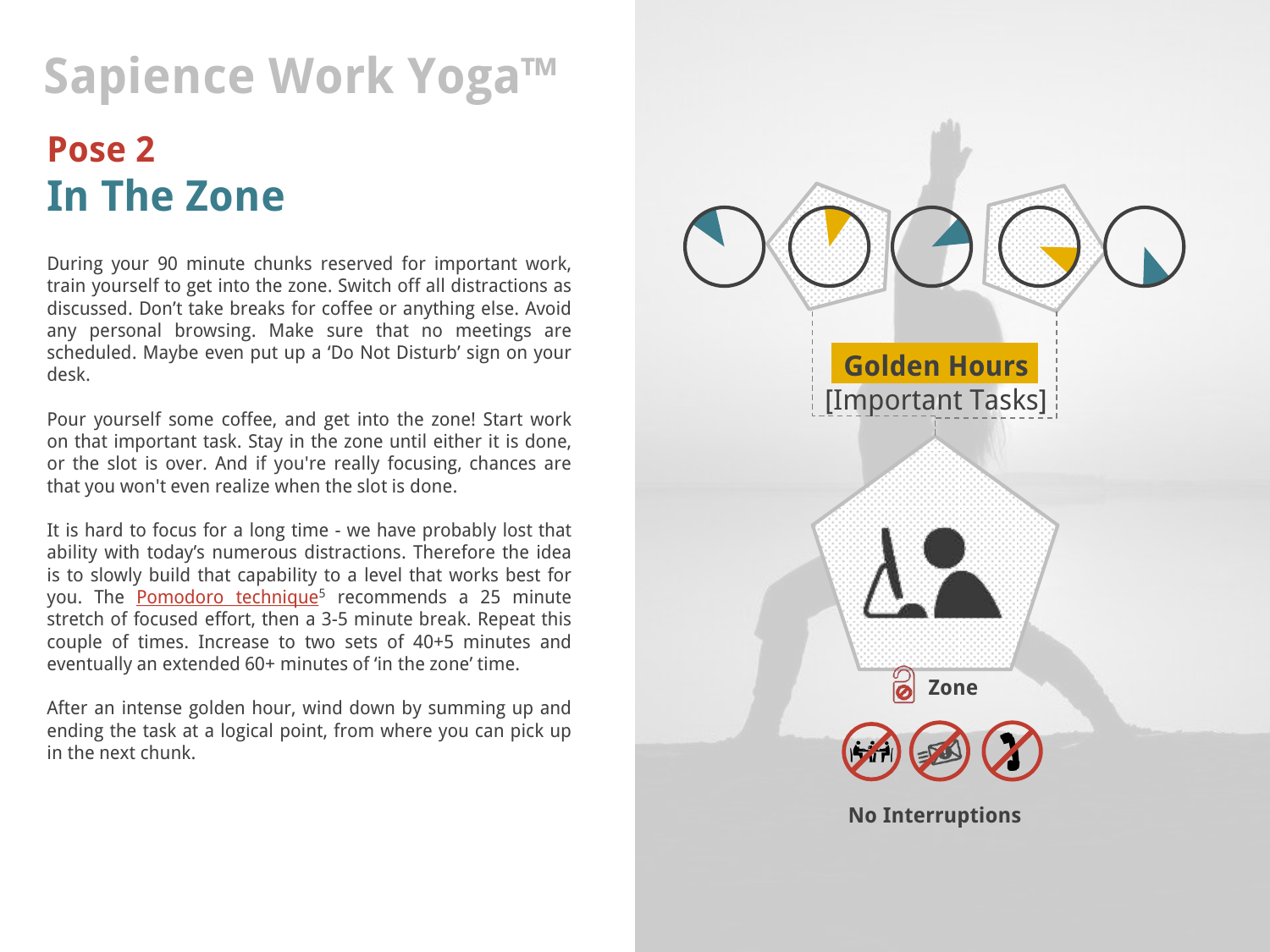## **Pose 3 The Right Breaks**

At a macro level, taking time away from your computer is a shift in focus. We need to do this for work purposes such as meetings, business calls, lab work, talking to team members and other departments and so on. We take bio breaks and for tea/coffee, lunch, and personal work, or maybe for a walk to unwind.

Many of these are necessary and unavoidable. Instead of continuously sitting at the desk, a minimum number of breaks are good for our health. However, sometimes the breaks begin to add up without realizing the toll it is taking on our ability to get things done at our desk.

Combining 'In the Zone' time with what we call as 'Smart-Tasking your Breaks' can be a very effective method to get the benefits without over-doing it. So having spent 75 minutes on work that required a great deal of concentration, take a break to catch up on all the stuff that you wanted to do offline. Make those calls, walk across to Finance to pick the check, talk to the people you wanted to ask something, and spend time with colleagues over a quick cup of coffee. Then when you come back to your desk, you are refreshed and don't have anything pending on your mind as you get back to work.

A rule of thumb for most professionals who get work done in the office on computers is to have 5-8 smart breaks during the day.

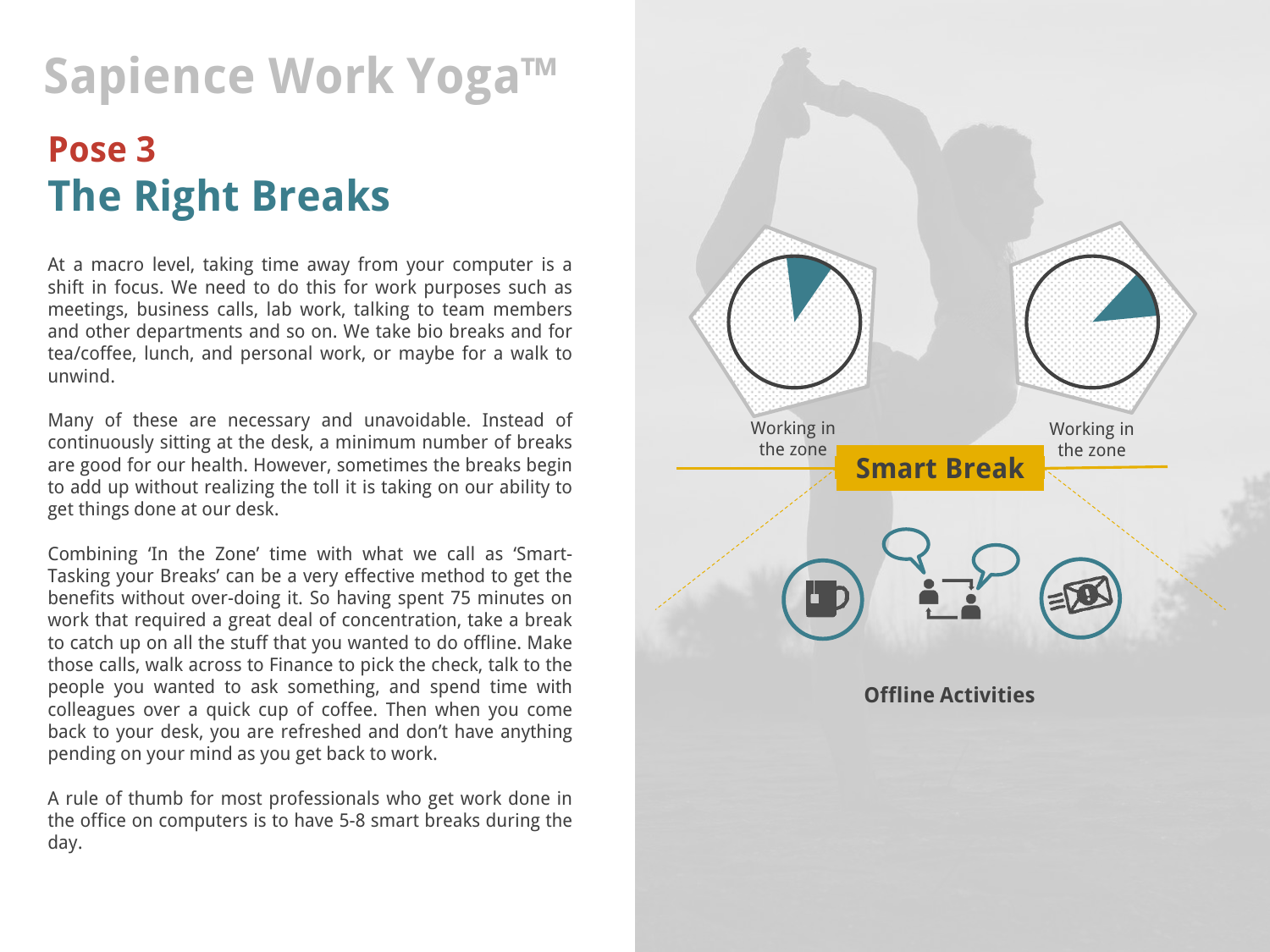## **Pose 4 The One Thing**

Each one of us has different style of working. There is typically one activity that you know is taking too much of your time, or where you need to ensure that a certain minimum time has been spent.

Pick that one thing, and improve it on a sustainable basis by a certain measurable amount over a period of time. For example, a test engineer may want to ensure minimum 4 hours of time on proper testing. If she is averaging only three hours, then the goal can be to steadily improve towards the goal. Many of us spend lot more time on emails than we should be, and therefore practicing efficient ways to process emails will be very impactful. Practices like 'Divide and Conquer' and 'In the Zone' will make it easier to optimize on that one important activity. The test engineer can ensure that she is mostly doing testing during the Golden Hours, while emails happen at structured times during the stretches of unwind time.

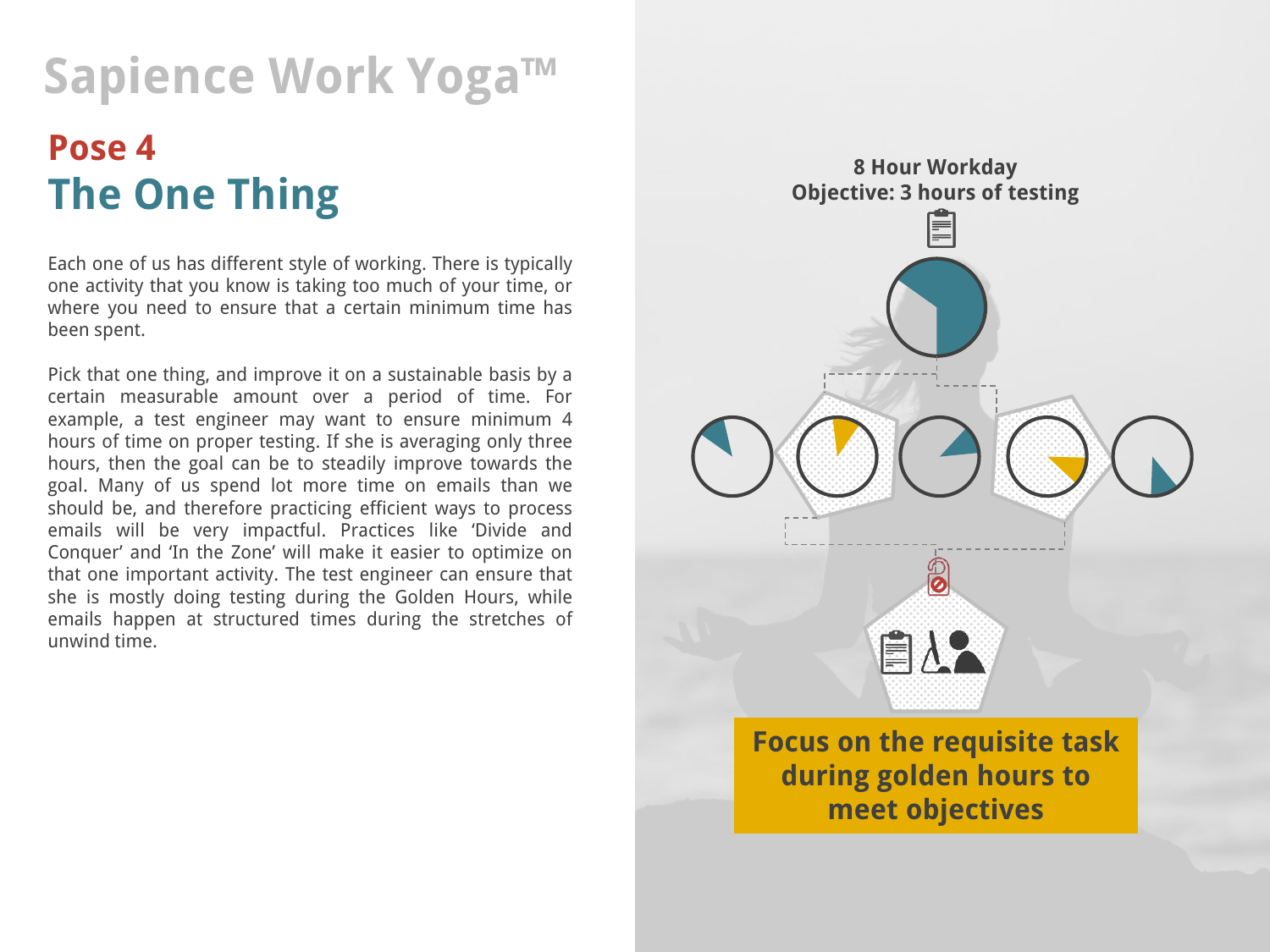*"What gets measured, gets managed".*  **Peter Drucker, Management Consultant**

## **Quantized Self at Work, with Sapience**

Sapience provides the software to measure your work habits, decide the asana (pose) they wish to practice, and guide you towards self-transformation.

Sapience Work Yoga™ results in simple, specific and sustained changes that address the root causes that are impacting individual stress and productivity, thereby and increasing one's happiness and work-life harmony.